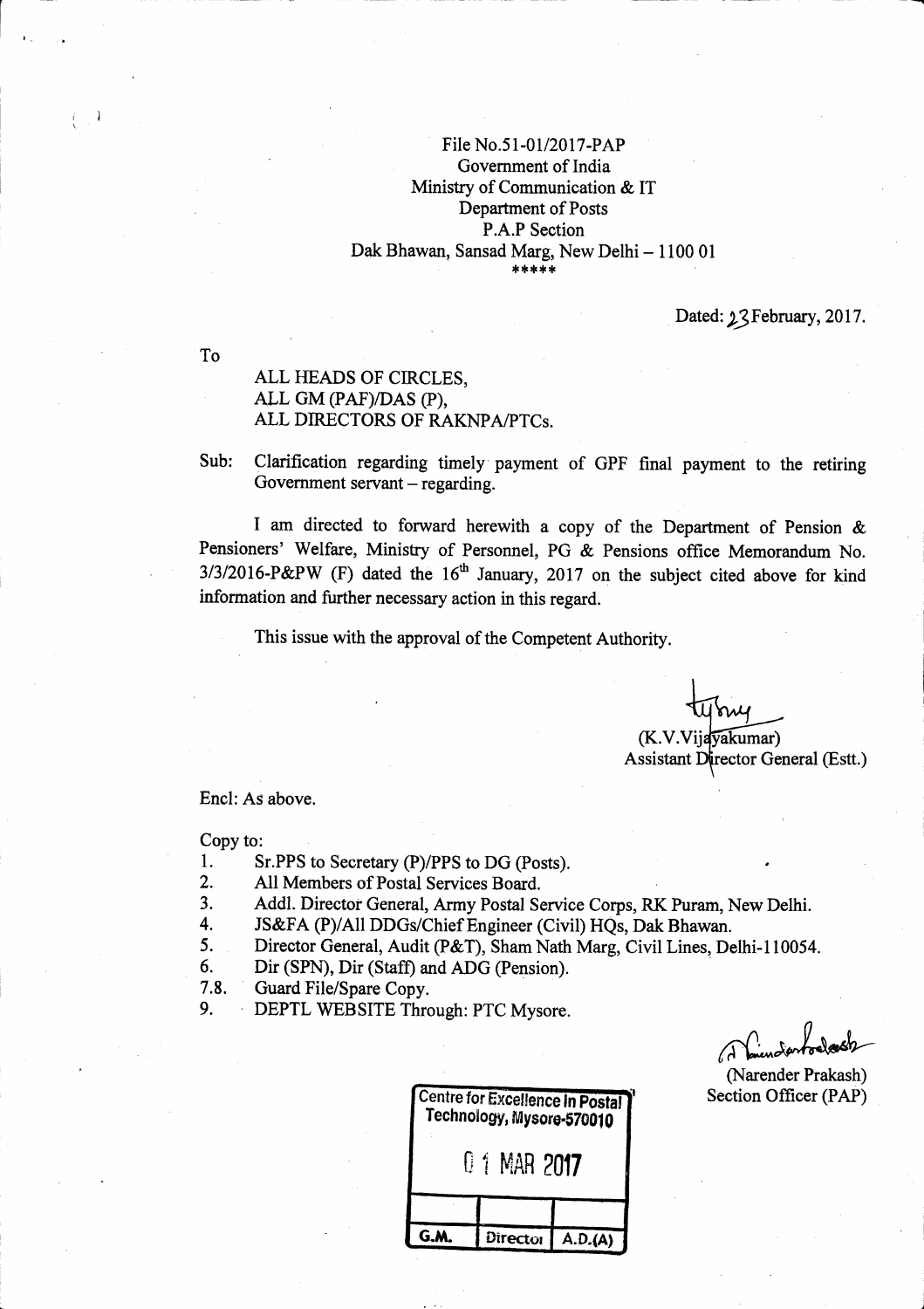&D& (# 23) DIRECTOR (FAR) **Diary No.** Dy. No. see Malanonsare - Lepel Star River Data. 02/02/2017. No 3/3/2016-P&PW (F) Ministry of Personnel, PG & Pensions Department of Pension & Pensioners' Welfare Desk-F 3<sup>rd</sup> Floor, Lok Nayak Bhavan, Khan Market, New Delhi-110003 Dated 16<sup>th</sup> January 2017. OFFICE MEMORANDUM

Subject:

 $010^{\circ}$ 

 $\frac{1}{2}$ 

Clarification regarding timely payment of GPF final payment to the retiring Government servant - regarding

During review meetings held to evaluate the status of implementation of Bhavishya with Ministries/Departments, it was observed that GPF final payment in many cases is not being paid to the retiring Government servants immediately on retirement from service leading to payment of interest for the delayed period.

 $2.$ Rule 34 of General Provident Fund (Central Service) Rules clearly provides that when the amount standing at the credit of a subscriber in the General Provident Fund becomes payable, it shall be the duty of the Accounts Officer to make payment. The authority for the amount payable is to be issued at least a month before the date of superannuation, but payable on the date of superannuation. It may be noted that the requirement of submitting a written application by the retiring Govt. servant for GPF final payment has been dispensed with vide this Department's Notification No. 20(12)/94-P&PW (E) dated 15.11.1996 and notified under S.O No.3228 dated 23.11.1996.

3. As per Rule 11(4) of GPF Rules, in case the GPF balance is not paid on retirement, interest on the GPF balance is required to be paid for the period beyond the date of retirement also. While interest for the first six months beyond retirement can be allowed by the PAO in the normal course, approval of Head of the accounts office is required for payment of interest beyond six months and that of Controller of Account/Financial Adviser beyond a period of one year

 $\overline{4}$ . To ensure timely final payment of GPF, and to avoid unnecessary financial burden on account of interest beyond retirement, it has now been decided that every case, in which payment of interest on General Provident Fund becomes necessary in terms of Rules 11(4) of GPF Rules, 1960, shall be put up for consideration to the Secretary of the Administrative Ministry/Department. In all such cases the Secretary of the Administrative Ministry/ Department will fix responsibility at all levels to take appropriate action against the Government servant or servants who are found responsible for the delay in the payment of General Provident Fund

This issues with the concurrence of the Ministry of Finance, Department of 5. Expénditure, vide their ID NO.187/E.V/2016 dated 27<sup>th</sup> September 2016.

will follow.<br>R DU 1941) Py W 148<br>R DU 13/2117<br>R J 2117 (Seema Gupta) Hindi version will follow. Director To,  $483102(84)$ 1. All Ministries/Departments (As per Standard Mailing list) 2. President Secretariat 3. UPSC 4. Office of C&AG, DDU Marg, New Delhi.

 $ADG(PeA)$ 

 $3|2|12$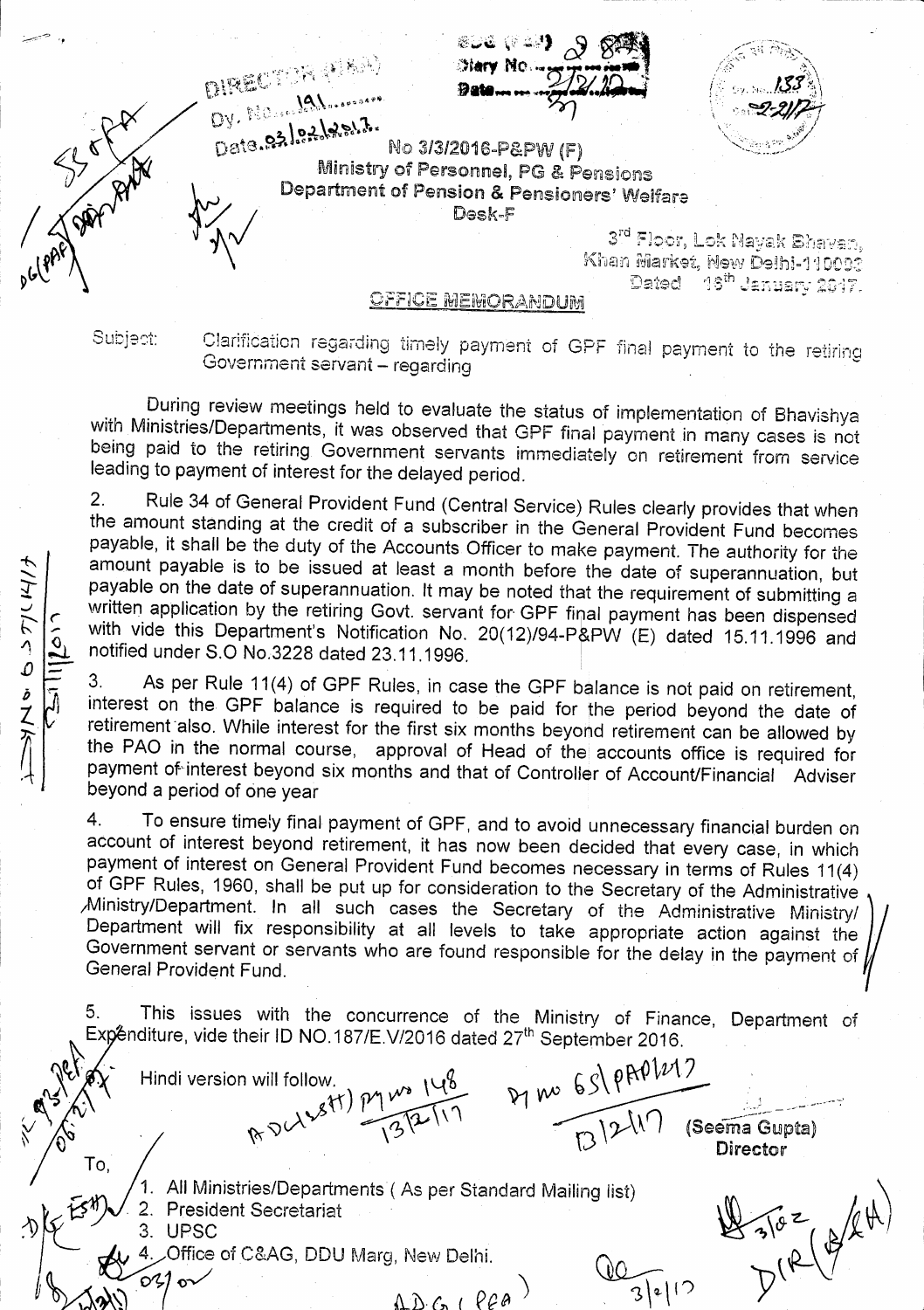# सं. 3/3/2016-पी एंड पी डब्ल्यू (एफ) भारत सरकार कार्मिक, लोक शिकायत तथा पेंशन मंत्रालय (पेंशन और पेंशनभोगी कल्याण विभाग) डेस्क-एफ

तृतीय तल, लोक नायक भवन, खान मार्केट, नई दिल्ली-110003 दिनांक 16 जनवरी, 2017

#### <u>कार्यालय ज्ञापत</u>

## ं विषय : सेवा निवृत्त होने वाले सरकारी कर्मचारी को समय पर जीपीएफ का अंतिम भुगतान करते से संबंधित स्पष्टीकरण -के संबंध में।

'भविष्य' के क्रियान्वयन की स्थिति का मूल्यांकन करने के लिए मंत्रालयों/ विभागों के साथ आयोजित समीक्षा बैठकों में यह देखा गया है कि कई मामलों में सेवानिवृत्त हो रहे कर्मचारी/ अधिकारी को सेवानिवृत्ति पर सामान्य भविष्य निधि का अंतिम भुगतान तत्काल नहीं किया जा रहा है, जिसके कारण विलंबित अवधि के लिए ब्याज का भुगतान करना पड़ता है।

 $2.$ सामान्य भविष्य निधि (केंद्रीय सेवा) नियमावली के नियम 34 में स्पष्ट प्रावधान है कि जब अंशदाता के भविष्य निधि खाते में जमा धनराशि देय हो जाती है, तो भुगतान करने का दायित्व लेखा अधिकारी का होगा। भुगतान करने का प्राधिकार, अधिवर्षिता की आयु पूर्ण होने पर सेवानिवृत्ति की तारीख से कम से कम एक महीने पहले जारी किया जाएगा, किंतु वह सेवानिवृत्ति की तारीख को देय होगा। यह उल्लिखित है कि सेवानिवृत्त हो रहे कर्मचारी द्वारा सामान्य भविष्य निधि के अंतिम भुगतान के लिए आवेदन प्रस्तुत करने की आवश्यकता को इस विभाग के दिनांक 15.11.1996 की अधिसूचना सं. 20(12)/94-पी एंड पी डब्ल्यू (ई) द्वारा समाप्त कर दिया गया है और दिनांक 23.11.1996 के एस.ओ.सं. 3228 के तहत अधिसूचित किया गया है।

सामान्य भविष्य निधि नियमावली के नियम 11 (4) के अनुसार, यदि सेवानिवृत्ति पर सामान्य भविष्य निधि की 3. बकाया राशि का भुगतान नहीं किया जाता है, तो सेवानिवृत्ति के बाद की अवधि के लिए सामान्य भविष्य निधि की बकाया राशि पर ब्याज का भुगतान करना पड़ेगा। जहां सामान्यत: सेवानिवृत्ति के बाद छह महीने की अवधि के लिए ब्याज की अनुमति वेतन एवं लेखा अधिकारी (पीएओ) दवारा दी जा सकती है, वहीं छह महीने से अधिक के ब्याज के भूगतान के लिए लेखा कार्यालय के प्रमुख और एक वर्ष से अधिक की अवधि के लिए लेखा नियंत्रक/वित्तीय सलाहाकार के अनुमोदन की आवश्यकता है।

4. सामान्य भविष्य निधि का समय से भुगतान सुनिश्चित करने और सेवानिवृत्ति के बाद ब्याज के अनावश्यक बोझ से बचने के लिए अब यह निर्णय लिया गया है कि ऐसे सभी मामलों में जहां कि सामान्य भविष्य निधि नियमावली, 1960 के नियम 11 (4) के अन्सार सामान्य भविष्य निधि पर ब्याज का भुगतान अनिवार्य हो जाता है, उन मामलों को प्रशासनिक मंत्रालय/विभाग के सचिव के समक्ष प्रस्तुत किया जाएगा। ऐसे सभी मामलों में सामान्य भविष्य निधि के भुगतान में देरी के लिए सभी स्तरों पर जिम्मेदार पाए जाने वाले सरकारी सेवक/सेवकों के विरूद्ध यथोचित कार्रवाई करने के लिए प्रशासनिक मंत्रालय/विभाग के सचिव जिम्मेदारी तय करेंगे।

इसे वित्त मंत्रालय, व्यय विभाग की सहमति से उनके दिनांक 27 सितंबर, 2016 के आईडी सं. 187/E.V/2016 के 5. तहत जारी किया जाता है।

(सीमा गुप्ता)

निदेशक

सेवा में,

- 1. सभी मंत्रालय/विभाग (मानक डाक सूची के अनुसार)
- 2. राष्ट्रपति सचिवालय
- संघ लोक सेवा आयोग .  $3.$
- भारत के नियंत्रक-महालेखापरीक्षक, डीडीयू मार्ग, नई दिल्ली। 4.